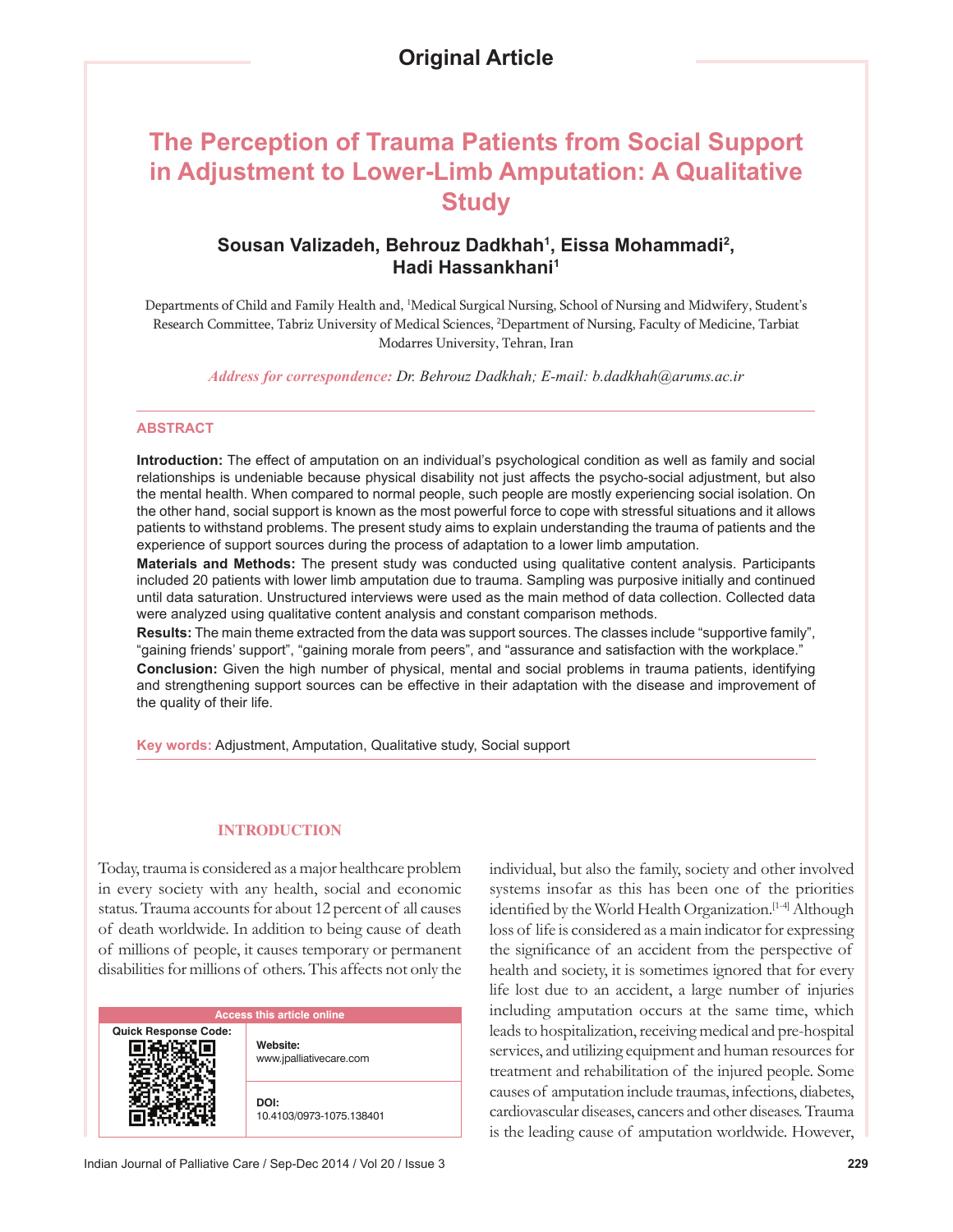the causes of amputation due to trauma vary from country to country, in countries with a recent war in their history; about 80 percent of amputations are due to war, which differs in different countries. For example, in Cambodia, 94.5% of amputations are caused by the war related traumas, 4.5% by the other traumas and  $1\%$  by diseases. These figures are respectively 65%, 25% and 10% in Zimbabwe, 3%, 32% and 65% in US and 2%, 30% and 68% in Denmark.[5] Most of people under 50 with amputations caused by trauma and injuries associated with car accidents, industrial accidents or war live in the developing countries.<sup>[6]</sup> The most frequent cause of amputation in veterans is traumatic factors (direct contact with mines and fragmentations). The next main common cause is secondary infections. Amputation of the lower limbs, more common in men than women, includes about 80-87% of all cases of amputation and may occur in one or both lower extremities.[7,8] Lower limb amputation occurs frequently in accident and war injuries and its most common form is below-knee amputation.[5] The level of lower limb amputation may be from finger tip to hip joint or even removal of a part of pelvic bone.[9] The impact of amputation on an individual's psychological condition as well as family and social relationships is undeniable because physical disability affects not only the psycho-social adjustment, but also the mental health. When compared to normal people, such people mostly experience social isolation. [10,11] Getting back into life after amputation comes with many problems. Due to failure to comply with the new condition, these people may suffer from psycho-social difficulties such as depression, sense of hopelessness, low self-esteem, boredom, anxiety, frustration, feeling guilty, and fear of the family's future, which sometimes lead them to commit suicide. Furthermore, they involve other problems such as abnormal behaviors (addiction to drugs or alcohol) and poor social performance.<sup>[8,12]</sup> The economic, social, personal, familial, and environmental problems are other problems faced by the people with amputations, making their life more difficult.<sup>[10,13]</sup> Therefore, patients should employ strategies to manage their disease. However, research has shown that social support has a great role in adaptation and coping with diseases, such as amputation. Support refers to protecting and establishing a social interaction that starts with communication and after a while, it leads to an empathic relationship and ultimately an immune system for the patient.<sup>[14]</sup> In fact, support is a vital and multi-dimensional need and patients should always enjoy from it.[15] Social support can be provided in the form of psychological-emotional, information, tangible and sociable support. But it is important that the patient understands the presented support. Understanding the support is more important than receiving it. In other words, it seems that the understanding and attitude of patients towards

the received support is more important than the level of presented support.<sup>[16]</sup> In fact, living with a disease means to overcome feelings and tags of low value that are the usual outcome of a chronic disease; and those who have more social support, pass the transition phase easier than others.[17] Therefore, the role of support in this winding path is clear, because understanding social support can prevent the occurrence of adverse physiological adverse effects in patients, increase the level of self-care, positively influence their physical, mental, and social conditions and clearly increase their performance.<sup>[18]</sup> Family members, relatives, friends, doctors, other health-care workers and also support associations can be such a support source for the patients.[19] Although, the importance of friends and family, especially peers in adaptation with chronic diseases has been mentioned in several studies,<sup>[20-22]</sup> one of the aspects of social support is the informal family support. The individual's self-care ability and behavior are affected by underlying causes like family. Undoubtedly, family (spouse, children and parents) is the first-line support for the patient to comply with the disorder occurred in his/her life. Family members, especially spouse are the first individuals providing care to the patient with chronic disease, meeting the needs for emotional, ethical, and knowledge support, the needs for positive and intimate feedback, which lead to enhanced motivation and adaptation.[20] Although, the spouse of a disabled person is one of the closest relatives, who has the largest and the most extensive (emotional and cognitive, and verbal and non-verbal) relation with that individual, he/ she deal with numerous afflictions, as shown in different studies.[20-22] Considering the considerable number of stressors in the life of amputees and long-term physical problems and limitations, which suggests the possibility of reduced quality of life more than before, cooperation with other groups and individuals seems to be necessary. If amputees are encouraged to use positive-coping strategies, they will express their feelings more easily (expressing feelings is a way of dealing with amputation more appropriately), which contributes to their adaptation process.<sup>[23]</sup> Given that social support and cohesion are currently considered as the important factors in adapting and coping with acute and chronic diseases and it is important that patients understand the protection provided, the present study aims to explain the understanding of trauma patients and experience of support sources during the process of adaptation with a lower limb amputation.

### **MATERIALS AND METHODS**

This study is part of a comprehensive study entitled "Process" of Adjustment to Lower Limb Amputation in Traumatic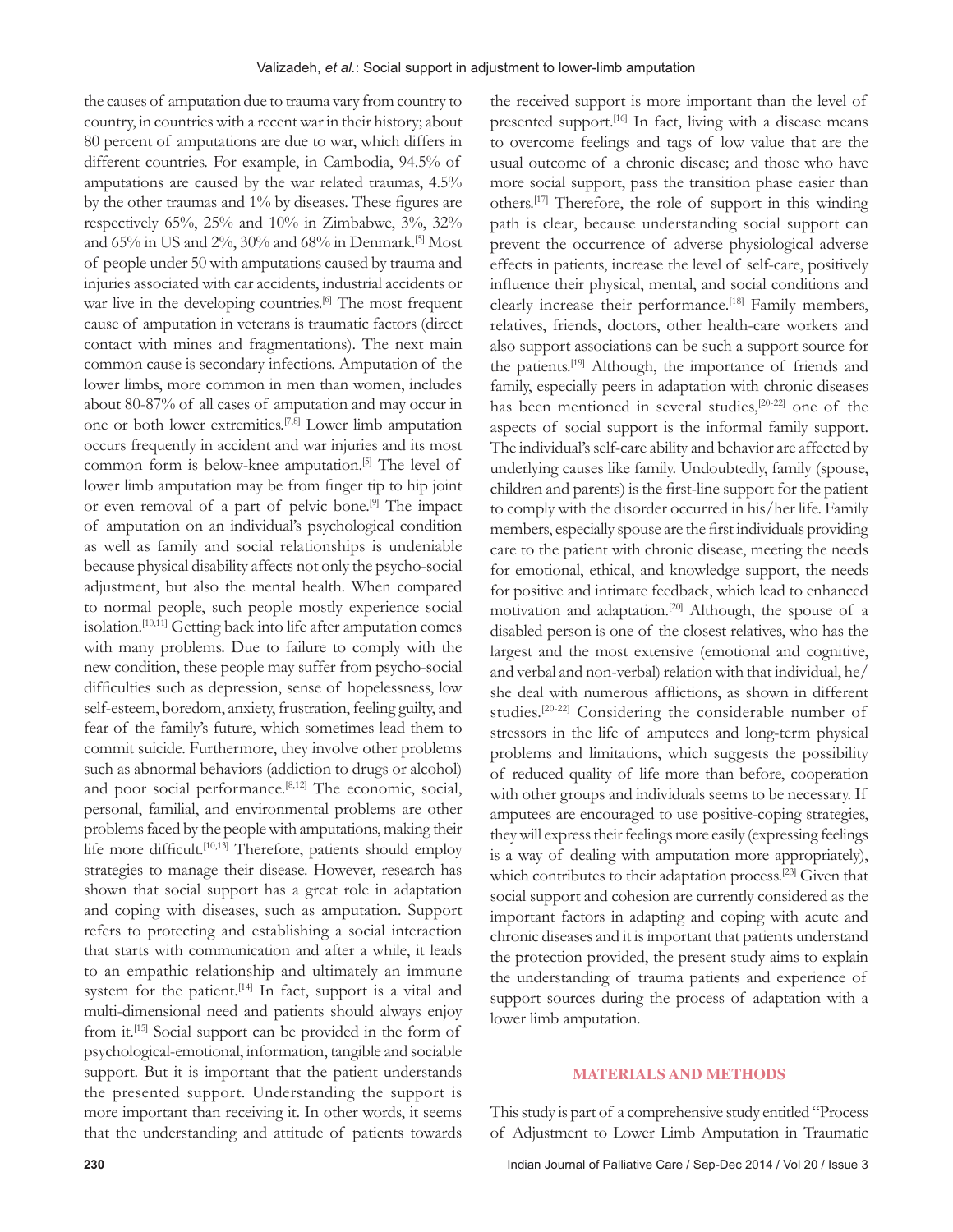Patients" using qualitative content analysis. In this study, using purposive sampling, 20 participants from among the amputees continuously referring to the Foundation of Veterans and the State Welfare Organization of Ardebil and Tabriz for follow-up treatment was selected and interviews were conducted until the point of data saturation. In a qualitative research, sampling is often started purposefully aiming to select people who have experienced the phenomenon in question, and are able to offer their experiences; *i.e.* those rich in information to participate actively and help the researcher to understand their lives and their social interactions in a better way. This process continues by theoretical sampling, in which selection of each new participant depends on previous samples or participants and the data obtained from them. Selection of the next subjects depends on who were selected first and what information has been obtained from them.[24] In the course of the study, purposive sampling is gradually replaced with theoretical sampling. At the start of sampling, the researcher was looking for people who, as the key knower's, were rich sources of information about social support for coping with lower limb amputation; thus, could help to have a better understanding about the phenomenon of coping with amputation. Therefore, the first selection of the participants was performed with the help and consult of experts in the Foundation of Martyrs and Veterans Affairs and the Department of Social Welfare, which were in close contact with the participants from the beginning of affection and during amputation and hence knew them well. Sampling was performed at first through an objective-based method and after formation of initial concepts and their characteristics and spectrum, the next objectives were selected via theoretical sampling to further complete the concepts and the obtained classes, and further discover the relations between classes.

From among the 20 participants in this study, 85% and 95% were male and married, respectively. The participants' age ranged from 25 to 57 (with an average age of  $41.7 \pm 7.9$ ) and the history of lower limb amputation ranged from 2 to 31 years (with an average of  $20.4 \pm 10.5$ ). Participants amounting to 43.8%, were amputated following an accident and 56.2% due to war. Forty percentof participants were under diploma, 45% had an associate or bachelor degree, and 15% had a master or doctorate degree. Forty-five percent were governmental employees, 30% self-employed, and 25% unemployed or housewives. In addition, the participants in this study had different types of trauma (war, accidents and, injuries, burns, etc.).

 Participants were selected with the highest diversity (in terms of duration of amputation, age, sex, marital status, education, occupation, etc.). The goal of the maximum variation sampling is to obtain rich, extensive, and deep data covering a wide range of social behaviors (including social support). Confirming this, Polit *et al.* (1993) stated that in maximum variation sampling, the data obtained are more extensive and diverse. Therefore, the nature of the phenomenon is investigated more appropriately.<sup>[25]</sup>

The main method used for data collection was in-depth unstructured interviewing with open-ended questions. This type of interview is appropriate for qualitative research because of its flexibility and depth.[26] Interview with open-ended questions allowed the participants to fully explain their experiences about the phenomenon under study. All interviews were conducted by the main researcher and started off with a general question: "Tell me about your amputation". The following questions were asked based on the information provided by the participant and were focused on clarifying the main question that was the process of adjustment to amputation of lower limbs. The length of personal interviews varied between 30 to 120 minutes and was 72 minutes, on average. All interviews were recorded, and were immediately analyzed word-by-word using MAXQD10 software. Given that in qualitative research the researcher is needed to be immersed in the information<sup>[27]</sup> researcher listened to interviews and reviewed the typed texts several times. The alternative way of data collection in this study was observation, which was performed to study the interactions and understand the meaning and practices of the participants during the process of coping with amputation. Observation of the behaviors and their documentation help perceiving the difference between what people say and what they really do.<sup>[28]</sup> Therefore, the researcher observed interactions and relationships of the participants with family members, peers, and colleagues before and after the interview at workspace, home, and the rehabilitation clinic; then prepared field notes from himself. Field notes are pieces of writings by the researcher from observations, which were used to document the observations and analyze the data. During documentation, the researcher wrote on a paper whatever that he heard, saw, felt, experienced, or thought.<sup>[29]</sup> In order to observe the ethics, the researcher as an observer participant, monitored and perceived the subjects overtly and with prior notice. The researcher wrote constantly a memo to collect rich data. The memo allowed the researcher to write his opinions and views about the data; it served also to document the researcher's evolving ideas about codes and their interactions. Memo writing is documentation of the researcher's thinking process.[30] The interviews went on for about 11 months.

 In this research, data was collected and analyzed simultaneously, using the qualitative content analysis and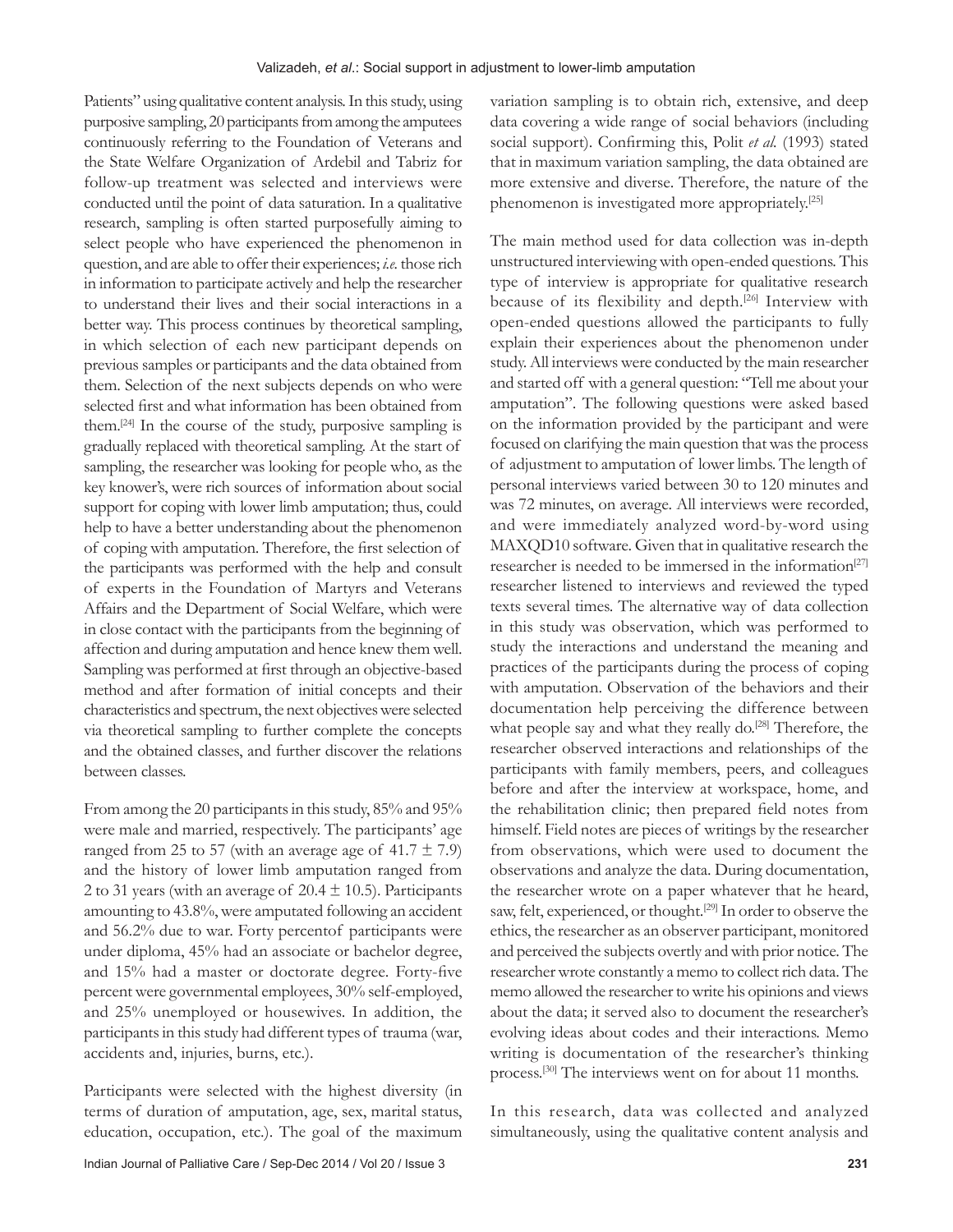constant comparison techniques. Qualitative content analysis is a research method for the subjective interpretation of the content of text data.[31] In this method, through the systematic classification process, coding categories can be directly and inductively extracted from the raw data.<sup>[32,33]</sup> Content analysis goes beyond merely extracting the objective content from text data, and thereby, key concepts and hidden patterns can be extracted from the content of data collected from the participants. In qualitative content analysis process, data collection and analysis, proceed simultaneously.[33] In this method, in order to collect the new data for answering research questions, the researcher goes back and forth between data collection and analysis.[31] In other words, the systematic analysis process was interactive and rotational, meaning that while analyzing the data, the researcher frequently referred to the previous data and the topics which they included, and compared the new data with the old ones.

The units of analysis are also selected from the interview transcript. These units are the analyzable parts of the text data, which help the researcher achieve the research goals. The initial codes will be extracted from the meaning units, which are the important and reliable units of analysis. In this study, the content of each interview was analyzed immediately and the next interview was conducted based on the extracted concepts. During data analysis, the emphasis in data was on conceptualization, which proceeded through interaction between the researcher and the data, and also through constant comparisons. Constant comparisons led the researcher to consider more variation in the data. He tried to compare events, incidents, and features of a class with those of other classes and to pay attention to the main differences and similarities.

 The initial codes may contain the exact content of interview or be an abstraction derived from the content. Then, based on their similarities and differences,<sup>[34]</sup> the initial codes are reduced into sub-categories, which in turn are reduced into abstract categories and key concepts.[35] Data analysis was performed through a five-step content analysis as recommended by Granheimand Lundman. [34] In the first step, the audio-taped interviews were immediately transcribed verbatim and used as the main data of research. In the second step, after listening carefully to the tape-recorded interviews several times and reading the transcribed material, the text was divided into meaning units. In the third step, the meaning units were abstracted and labeled with codes. According to the experiences of the participants, the visible and hidden meanings were identified as sentences or paragraphs, and then they were summarized and labeled with codes. In the fourth step,

based on the similarities, differences and proportions, the codes implying the same theme were classified in the same category. Then, the categories, sub-categories and key codes were formed. Using the group members' comments and suggestions, the vague and obscure points requiring more attention were discovered and revised in the next interview. Concepts were specified based on the inner content of the text, which was reviewed and revised according to all data.

During the study, some methods were used to ensure the data accuracy and stability. Long-term relationship with amputees increases trust and makes them more willing to share the truth, which in turn increases generation of real and authentic data. Member checking or respondent validation was used to verify data accuracy and to ensure data validity. Sharing with participants some parts of the interview and his interpretations of their words, the researcher discussed his own interpretation and the meaning of participants' words with them to achieve identical ideas and concepts. Member checking, reading the transcribed interviews, revision of initial codes, categories and concepts as well as receiving the participants' feedback were all the techniques used for data validation. Data credibility was confirmed by peer review and the interview transcripts, cods and categories were extracted. Additionally, the results were examined by three faculty members and there was compatibility between the extracted data. The researcher shared the findings with some amputees who were not participated in the study and data compatibility was confirmed by them as well. Interviewing with different participants, using direct quoting and providing examples and rich data representation made the data transferability and fittingness possible. Data dependability was provided by immediate transcription of interview and re-examination of all data using the external checking. The accuracy of the data collection and analysis process according to the methodology principles, was approved by professors and advisors, while it was reviewed as well in the meetings held every six-month, with experts and skilled people within the field of qualitative research; the ambiguities or drawbacks were discussed and analyzed, and consensus was finally achieved.

This study is a part of a PhD dissertation in nursing from Tabriz University of Medical Sciences, which was approved by the Ethics Committee of that university. Prior to the study, the approval of relevant authorities was obtained. Firstly, the participants were fully informed about the purpose of research and method of interview and were ensured about the confidentiality of information. They were told about their right to withdraw from the study and their informed consent was obtained. The date and time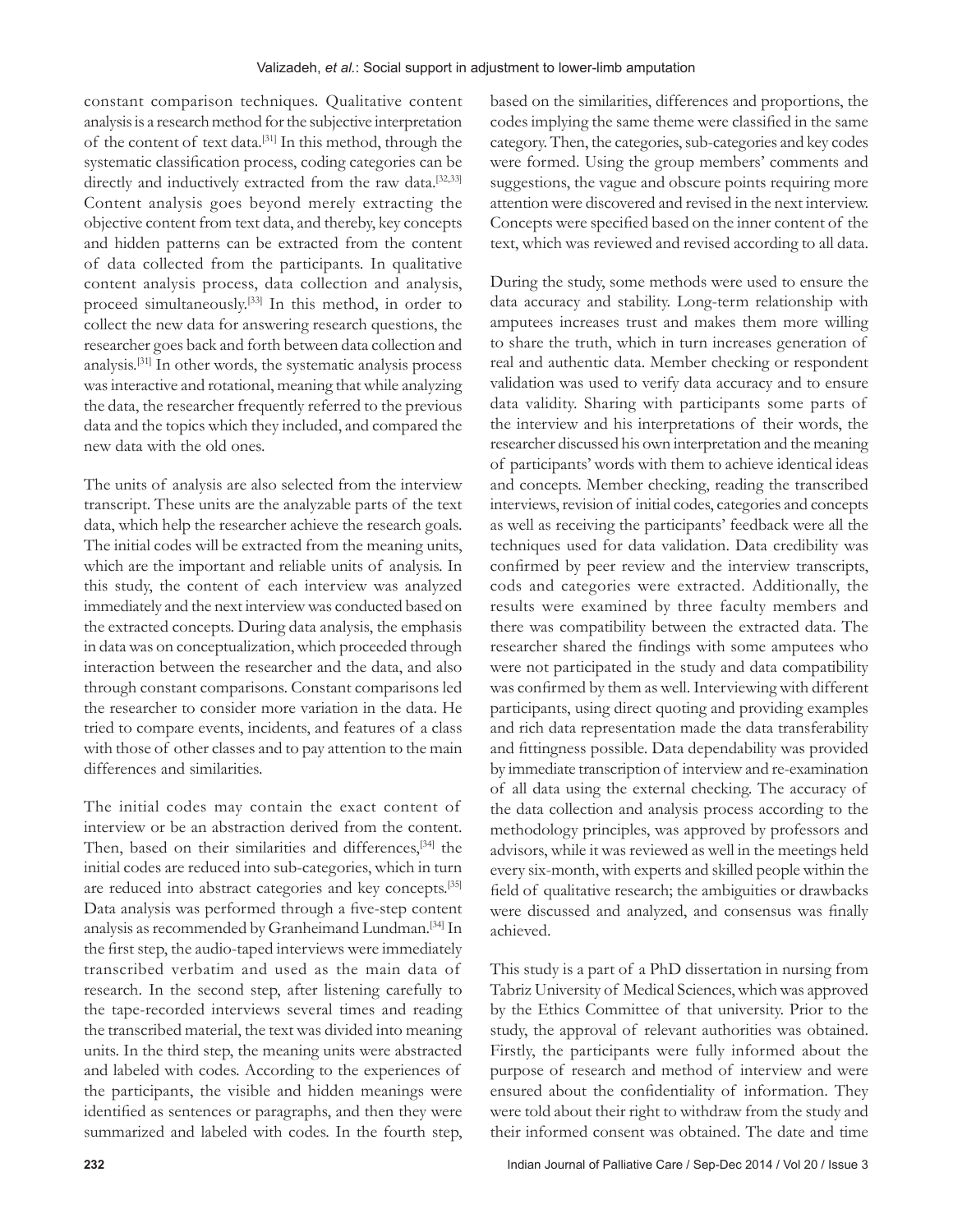of interview were set based on the participant's choice, so as it did not interfere with his/her daily schedule.

## **RESULTS**

After extracting initial codes from interviews, codes were reviewed and summarized several times and were classified based on the similarities and congruence. Then, by further reviewing and comparing the levels, their inner meaning was identified as initial themes. The initial themes were conceptually and abstractly named based on their nature. Thus, these themes showed the nature and dimensions of the patient's understanding of support sources. These themes include: 1-supportive family, 2-gaining the friends' support, 3-gaining morale from peers, and 4-assurance and satisfaction with the workplace.

# **Supportive family**

Among the mentioned support sources, the participants prominently stated the importance of family support in the interviews. They feel they are respected and loved by others, they are valuable components and they belong to a social network of mutual obligations and relationships. The first category of these patients' family includes parents, especially for single people, and spouse for married people. They help the disabled person in various ways such as helping them in doing daily activities, joining them when faced with problems, giving them morale, keeping them entertained, especially in dealing with anxiety, presenting financial support, giving hope, having mutual understanding in their lows and ups of life. About confabulating and creating a quiet and intimate environment with his/her mother to gain peace of mind, a participant says:

*"Whenever I need to relax mentally, I would say it to my mom and hug her to give me peace of mind so that I can easily handle problems even when I was humiliated. My mom has helped me so much. She supported me until I was married." (P14)*

A participant was faced with the divorce crisis. She is fully satisfied with the support of his brothers, and considers them as a protection shield against external damages, especially from her husband:

*"It was hard to cope with these crises (divorce). You know the only people who really supported me in the divorce problem were my brothers. They were really supportive and I was frightened that they may not even allow me come back home and that they may disagree*  with divorce. I am grateful to them for this support. They really *protected me. They did not allow my husband to hurt me at all." (P9)* One of the most fundamental concerns of mutilated people is to grapple with financial problems. On the one hand, medical equipment is costly and on the other hand, they are unable or have limitations to do their affairs and find suitable jobs due to defects caused by amputation. So, they have fundamental problems and concerns in this area. Most participants expressed that their families did not skimp in financial difficulties and assist them as much as they could.

"Until my older sister was alive, I had no financial problems. She *would come to my home, looking in my fridge. If it was empty, without chicken and meat, she would say my brother to fill my fridge." (P15)* 

A participant who received financial support, in addition to mental and emotional support from her/his families, says:

*"After the accident, my family was bothered too much since I was a single child. My dad had bought a house after 25 years. He sold it at that time (2008) for me. Our home was demanded at a low price. He*  sold it for half the price and spent it for me. In addition to financial *help, they gave me morale. I felt like I can't walk. My mother said:*  'do not worry. We will somehow buy an artificial foot for you. We *will even hold the wedding ceremony for you. You will dance in your wedding.' They lived up to their words." (P4)*

However, one of the most important support elements is the prominent role of spouse emphasized by many participants. Their spouses were the most important supporter and a close friend in dealing with great odds and difficulties arising from amputation. They always felt their spouses helped in tackling the problems. Their spouses were sympathetic and tireless friends in all fields and in different complicated situations. Their understanding and dedication were the main tools to overcome the problems and deficiencies caused by amputation. Their spouses often increased their confidence, comfort and encouragement in these areas.

*"One of the effective factors in coping with amputation is my spouse. The problem is that you marry a person without money and house. We initially were tenants for 4-5 years. We lived in misery. We had no pocket money. I would pay my salary for home rent. I would go to the terminal at night to transport passengers so that nobody can know me. However, he/she did not tease at all." (P5)*

Another participant stated that his wife has hidden financial problems from her family. In addition, she has retained her and her family's self-esteem and independence.

*"Thank God I have a great wife. She never told her family my problems. Once a week, she would go to his father's home without jacket*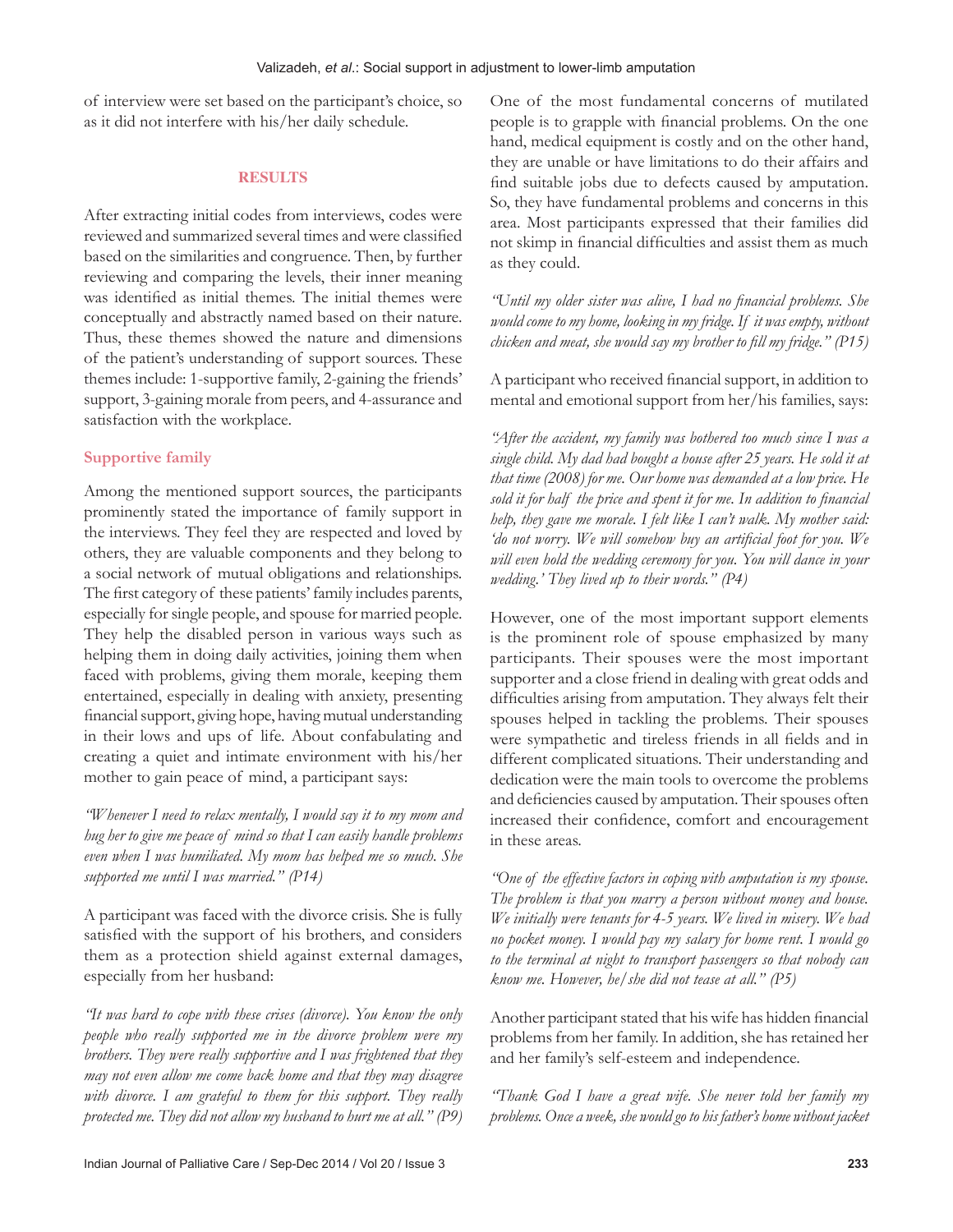## Valizadeh, *et al.*: Social support in adjustment to lower-limb amputation

*in the winter blizzard. She would say it does not matter to me. But she was lying. Often her family would take her home with their car; otherwise, she would hug the baby, walking 7-8 km to get home. But she never broke her pride and did not accept the second hand and old clothes of others even as gifts. We were completely venerable. Those a few years of financial crisis passed away with honor and pride.*" (P2)

As noted above, although most people believed that the family, especially spouse, is the most important support for disabled individuals in dealing with their daily problems, few of the participants stated that their family did not help them in problems and even in some cases they were disregarded by both the family and spouse. However, this situation was not prevailing in the life of the participants. For example, a participant says about his brother's indifference and lack of his support for moving the store items, which incurred costs, and he was even ridiculed by his brother:

*"Today, I wanted to move my store items to my home. I told my brother to help me. He said I can't (in mocking mode). I had to spend money to move my items while my brother was over there!" (P18)*

A divorced participant introduced her husband as a hindarance for her scientific progress and higher education.

"Even when I was working in his office, I registered for participation *in the Law exam at Payam-e- Noor University. Unfortunately, at the time of the entrance exam, he took me to a trip. I found out later that he did not want me to continue my education." (P9)*

# **Gaining friends' support**

The second set of support sources is close and intimate friends. Obviously, life without relationships with others is almost impossible. Close relationship between two people leads to relaxation of the parties, support for each other in case of need and the sense of security and belonging. By telling good memories, assuming amputation simple, advising in everyday life such as job selection, helping and showing empathy in activities and understanding their situation, close friends improve their morale and positive outlook on life.

"*My friends sometimes supported me. For example, they advised me how to do a certain thing or in some cases they comforted me in difficult times." (P7)* 

*"I had a friend called. He advised me so much. He was a teacher for me, a great teacher who told me to forget. He taught me to forget some things."(P12)*

Despite the emphasis of most participants on favorable support of friends, one of the participants believed that after mutilation, his friends abandoned him and did not have good feeling for him.

*"I am living in this community. Because of my disability, I lost my best friends. My best friend told that he will no longer be with me." (P12)*

# **Gaining morale from peers**

Another set of effective factors in dealing with their situation at this stage is to gain morale from peers. With peers, we mean a group with lower limb amputation or other amputations. All participants gave a positive evaluation of this group and felt that the problems of these people are similar to theirs, and they easily understand their problems in everyday life. Observing similar defects in these individuals becomes an effective aid in adaptation with the current state.

*"Families must gather together, guys must be together, because our situation is somewhat analogous. We're more comfortable with each other. We kid with each other more easily. We are very comfortable with each other in problems." (P13)*

Sometimes, the peer group and similar patients caused the peace of mind for families, in addition to the individual.

*"I was put on the wheelchair to go down to see my mother. At that moment, of God's grace, I saw another veteran, passing before me. My mother cried bitterly and said why it happened to you. Suddenly I touched her hand and said to her 'I am not the only one on the wheelchair. Look at this veteran. He has lost his both feet.' That scene really made us relaxed." (P8)*

# **Assurance and satisfaction with the workplace**

The last group of support sources is workplace. Most participants expressed that authorities understand their situation and pave the ground to provide their financial and emotional support.

*"I was given a corporate house by the company. The General Manager instructed to give me a villa house because it has no stairs. He explicitly told that my house must have a yard so that I can use my car easier. He understood my conditions. Moreover, he instructed the deputy to give me a comfortable chair they recently bought for the office.*" (P13)

They have even benefited from the collaborative colleagues. A participant says about the advices and guidance of his colleagues on the importance and encouragement to early marriage:

*"My colleagues in the company really guided me to marry due to my situation. They said that it must no longer be delayed; you must marry*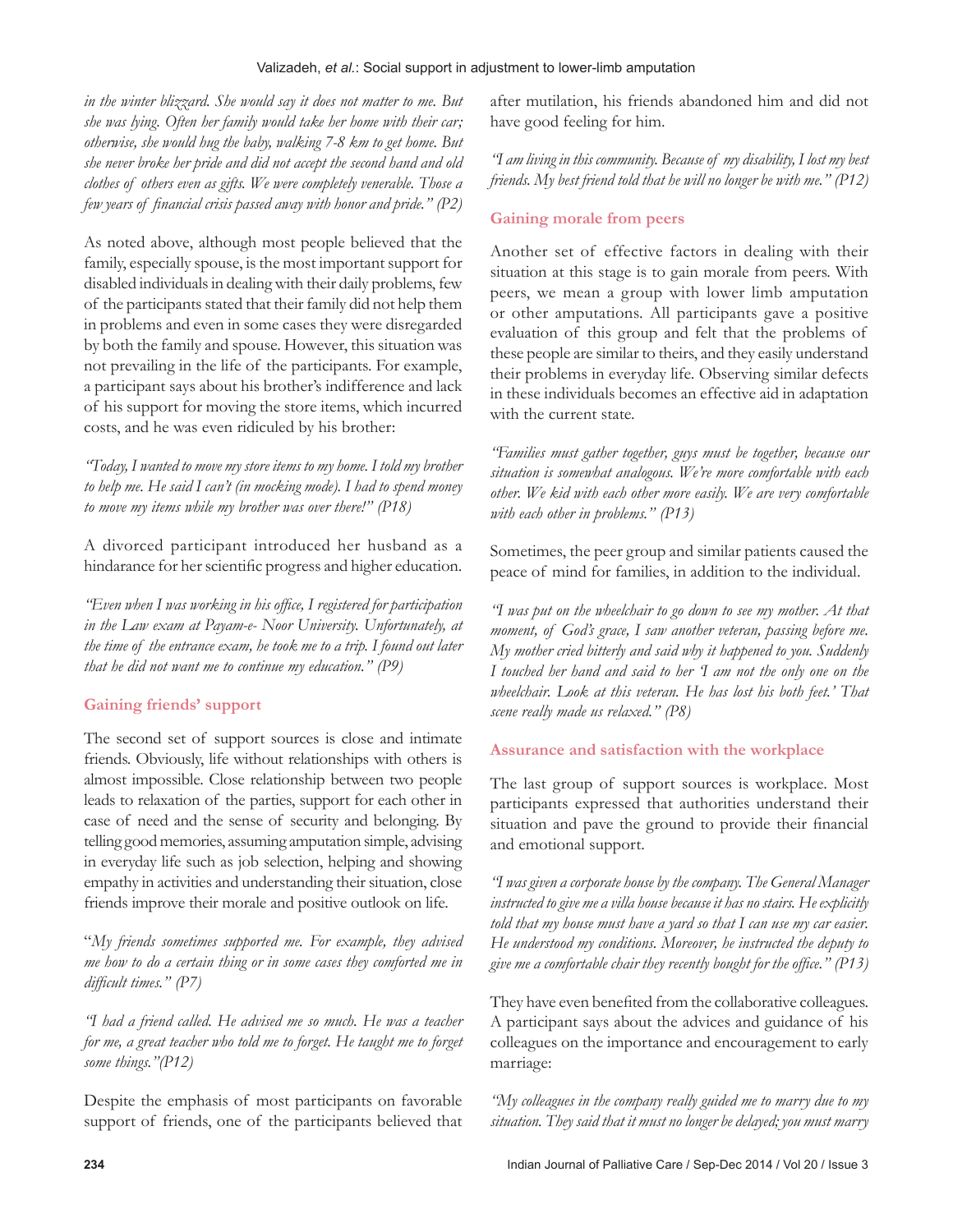*and have a child so that you can solve part of your problems and also your child and wife can provide a special help for you tomorrow." (P3)*

However, one participant grumbled about the lack of understanding and attention of his boss. He stated that his organization did not follow the rules and justice in giving him his rights and this is the reason of his early retirement.

*"Unfortunately, up to now there is no support from my boss. Most of these are slogans and there is no action. Actually, I struggled with my boss. I was in Hospital. They were recording 180 hours of overtime per month for themselves. My amputation was 45% legally; I could come in the workplace with 1.5 hours of delay in the morning. I said to my boss that I come in the morning on time, and instead, considered it overtime for me. He called me one morning and said that, from tomorrow, you can either come late in the morning or leave early at the afternoon. We can't record 60 hours of overtime per month for you. So, I had to be retire early." (P7)*

## **DISCUSSION**

Support (protection) is the most decisive determinant of health<sup>[36]</sup> and social network means a system of social connections that binds individuals to the larger social structure. And without supporting these patients their likelihood of success diminished in disease control and thus returning to the normal life. The results showed that understanding support by sources, trauma patients have four special dimensions.

The participants expressed that they received the most support from the family. The supportive family means that attention and support from family bring hope and encouragement to the patient and make him/her feel respected, loved by others, and belonged to a social network of relationships and mutual obligations.

Social factors, particularly family, play an important and effective role in mental health of individuals.[37] Many studies have discussed the role of family in preserving health and strengthening social relations. Pistulka *et al*.,(2002) argued that the social support may serve as a protective shield between stress and depression. In a study on Korean immigrants in Maryland, they studied stress, social support and depression in 60-89-year-old people and found that stress and social support have a significant relationship with depression.<sup>[38]</sup> Another study was conducted in Tehran Veterans Hospice. The results showed that the presence of veterans at home beside the family had a positive impact on the disease symptoms. Moreover, the degree of suicidal ideation and the severity of depression in the veterans hospitalized at home were reported significantly lower than those in hospices.<sup>[39]</sup>

Given the extensive relevant literature, there is no doubt about the importance of family sources in the preservation and promotion of hope in patients with amputation and even patients with other chronic diseases. For example, a study by Bland and Darlington (2002) showed that family support is the important source of hope for patients with mental disorders.[40] Studies by Vellone (2006) in Italy and Tan (2005) in Turkey showed that there is a positive significant relationship between the level of family support and hope in cancer patients. $[41,42]$  In this regard, a study by Baider *et al*., (2003) showed that higher family support leads to a lower psychological stress in patients.[43] Since people with amputation spend much of their time with their families, family support is important in helping them to cope with amputation. The patients considered spouse, among family members, as the key member in supporting them. In fact, support by the patient's spouse is the main support source during disease periods. Spouse is the first support source for the patient and his/her presence as an individual who increases a sense of solidarity and belonging to others can have impacts on the health and function of the patient.[44] On the role of the patient's spouse in the patient recovery, Thompson and Lewin (2000) write: there is ample evidence that successful recovery and rehabilitation of stroke patients, adaptation in the convalescent period and restarting activities are largely dependent on the behavior of family members, particularly spouse.<sup>[45]</sup> In a cross-cultural study in three female groups (European-American, Chinese and Japanese), the results showed that Japanese women are extremely grateful for the support of their husbands, they have tangible support of their husbands in helping them to face with the consequences of the disease and their husbands take great efforts to protect them practically. Chinese women also expressed that their husbands are the most important source of support in the face of disease. While European women expressed that they have had the attention and care from their spouses in the face of disease, but they expected more support from them and what they saw was not what they expected. Given the relative cultural similarity of Iran and Eastern societies, our results are consistent with Japanese and Chinese women on the support of spouses, because Eastern women play roles such as supporter, relaxer and helper in the family. They do not expect a lot of care and attention, so changes in spouse's behavior and playing more supportive role were manifested very important for patients and in some cases, they were surprised because they did not expect all this attention and love from their husbands and perhaps they have been never faced with this kind of behavior on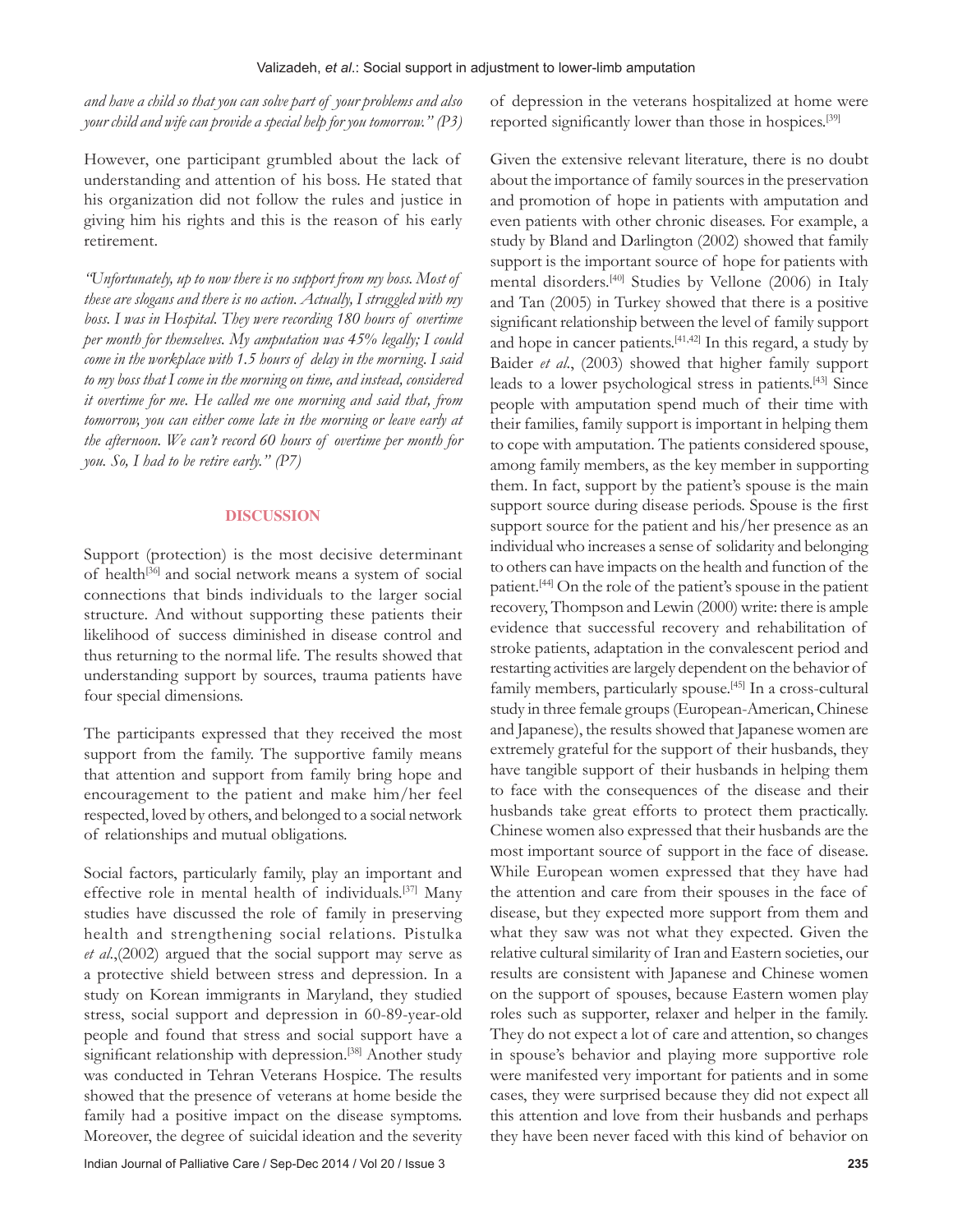their part in the past. That is why they are grateful for the attention and support of their husband. This theme was one of frequent items in facing the disease diagnosis and at the end of treatment.<sup>[46]</sup> In Iran, the study by Taleghani *et al*., (2005) showed that the spouse is the most important coping sources for breast cancer patients<sup>[22]</sup> and the study by Stone *et al*., (2005) showed that in total, patients in South Asia had a nice emotional support.<sup>[47]</sup>

Only in two of the participants, spouse could not bear problems and separated. Although, the participant experienced a very hard mental trauma, the family including spouse was prone to mental, social and health injuries due to multiple stress intolerance. In fact, spouse of a disabled person can primarily affect the mental health level of his/her spouse. Due to the problems caused by the disability of their spouses, they may experience different stresses so that some of them may go for divorce. This result is consistent with the study conducted by Faramarzi.[48]

The participants also mentioned the supportive role of friends in the process of adapting with amputation. The supportive role and behavior of their friends bolstered the sense that they are not alone in facing with problems and they can overcome the problems with the support of friends. In a study by Rambod (2010), cited by Ghodsi, most patients expressed that there is someone who love them and worry about them, and this increase their assurance and ability to cope with the disease.<sup>[49]</sup> In a study on patients with rheumatoid arthritis, Fyrand (2002) suggests that people with more friends have more social support<sup>[50]</sup> and this social support promotes consistency behaviors in them. The study by Abrahimi *et al*., also showed that handicapped veterans with less depression reported more social support by friends.[51] In his study, Decker (2007) concluded that in cancer survivors, the support received from friends and mother has the greatest role in coping with the disease. However, the support received from mother is more important than friends.[52] In studies, conducted by Taleghani (2005), Hassankhani (2009) and Rahmani (2012), patients put emphasis on the importance and supporting role of friends in adapting and coping with their situation.[20-22] Despite the emphasis of the majority of participants on good support of friends, only one of them believed that after amputation, his friends abandoned him. In confirmation of this case, Lew  $(2007)$  suggests that due to the long duration of treatment and many problems of these patients, friends' attention to these people reduces over time.[53] Rejection by friends was reported not only in people with amputation, but also in other chronic diseases in some cases. In this regard, in a study on hemodialysis patients, Rambod *et al*.,(2010) state that when patients refer to the

dialysis centers, often none of the family members and friends are present. Even patients stated that their relationships with relatives and friends were reduced over time and now they do not receive any support from them. However, the change of life caused by hemodialysis and chronic renal failure increases the need to support from others.[49]

Subsequent to the support by family and friends, the participants seem to benefit from the support of the peer group and this group plays a prominent role in adaptation with amputation. Individuals in a particular social network, especially in the peer groups such as groups consisted of patients with similar disease can help each other in finding a solution to the problem, authenticating, navigating to the information, creating positive emotions and comfort. Communication with others is a central part in social support because social support is focused on understanding and recognizing each other's needs. Hildingh and Fridlund (2004) studied the impact of social support on the matched patients with similar clinical conditions and re-admission to the hospital. The results revealed that patients who participate in support programs of matched patients have more physical activity. They concluded that matched groups exchange experiences with each other and a collective spirit dominates the group so that they help each other to cope better with their disease. In addition, social processes such as social comparison, social learning and social exchange formed in the groups expedite the patients' recovery and adaptation.<sup>[54]</sup> In the study by Hernandez *et al*., (1999), the participants believed that non-diabetic people cannot understand what they say. Thus, they learn from the peer group more than non-diabetic educators. Moreover, powerful communication and emotional networks in Iranian society is another reason for the use of peers and family as learning sources.[55] Dan *et al*., (1999) evaluated support programs through the matched (homogeneous) group in patients with breast cancer. The patients stated that a meeting with volunteers who have experienced breast cancer caused them to feel less alone in dealing with the disease and be more hopeful about the future.[22] Several studies have pointed out the importance and positive role of the peer group in adapting with the disease.<sup>[20-22]</sup>

The workplace organization of the participants was the last support source, which paves the ground to strengthen a sense of hope to cope with the disease by creating job motivation and encouragement. Increasing productivity in the organization requires several conditions such as addressing the mental health of workforce from different aspects. Today, social support perceived by the employees of an organization is known as one of the most important psychological factors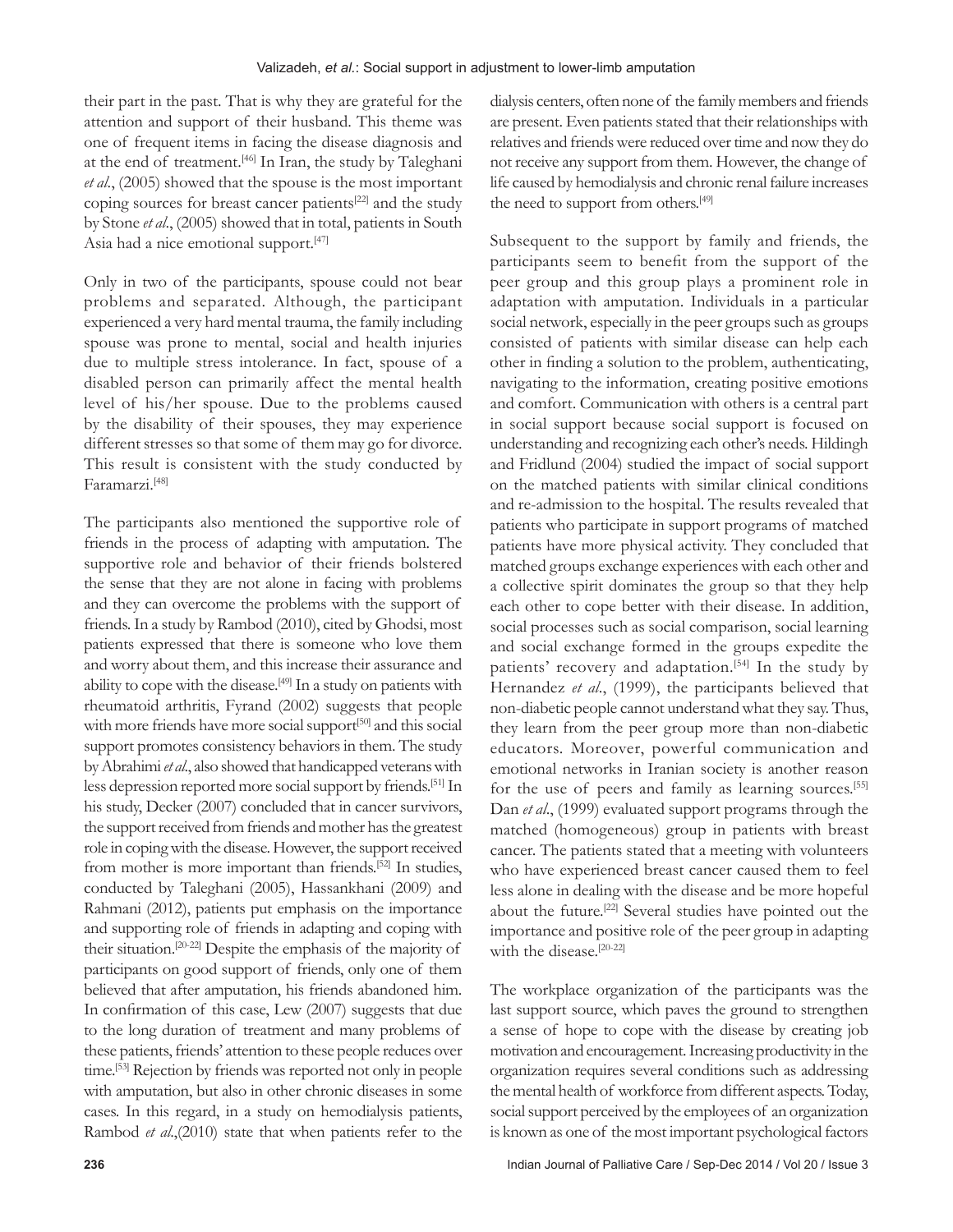influencing the labor productivity. In their study, Dolan *et al*., (2008) noted that the lack of supportive factors in the workplace reduces the health level and quality of life of employees.[56] The lack of social support in the workplace detaches employees from each other and eventually ruptures the bond between them. In such a situation, disharmony and disruption make the staff to see their efforts inconclusive and become dissatisfied with their jobs and the governing relations in the workplace due to the lack of supportive feedback for their professional efforts. Subsequently, a kind of disappointment appears in personnel, threatening the survival, quality of life and organizational stability, in general.[57] In examining labor productivity indices, Bahadori *et al*.,(2010) studied 250 employees of Baghiatallah (PBUH) University of Medical Sciences. They found that the organizational support index is at the moderate level.[58] Wyatt and Chan (2007) believe that understanding and supporting the staff in the form of appreciation of the work are a strong index for increasing their job satisfaction and efficiency. They also believe that addressing the respect need of personnel as well as material and moral support will help the organization to achieve its lofty goals.<sup>[59]</sup>

### **CONCLUSION**

Throughout the process of recovery, rehabilitation and return to the ordinary life of trauma patients, they enjoyed social support of family members, peers, friends and the workplace organization. In fact, adaptation with the disease occurred in the context of social interactions with others. Given the importance of social support in adapting with lower limb amputation, future studies are recommended to identify other support sources and causes.

#### **REFERENCES**

- 1. Wahlberg A. Driver behaviour and accident research methodology: Unresolved problems. Farnham: Ashgate Publishing; 2009. p. 19.
- 2. Krug EG, Sharma GK, Lozano R. The global burden of injuries. Am J Public Health 2000;90:523-6.
- 3. Saxena S, Sharan P, Garrido M, Saraceno B. World Health Organization's mental health atlas 2005: Implications for policy development. World Psychiatry 2006;5:179-84.
- 4. Sharma B. Development of pre-hospital trauma-care system--an overview. Injury 2005;36:579-87.
- 5. Courtney M, Beauchamp R, Evers B, Kenneth L. Sabiston Textbook of Surgery. 17<sup>th</sup> ed. USA: Elsevier; 2004.
- 6. Townsend CM. Sabiston Textbook of Surgery. Philadelphia: Elevier-Saunders; 2004. p. 44-6.
- 7. Brunicardi C, Andersen D, Billiar T, Dunn D, Hunter J, Pollock R, *et al*. Schwartz's Principles of Surgery. 8<sup>th</sup> ed. New York: McGraw-Hill; 2005.
- 8. Liu F, Williams RM, Liu HE, Chien NH. The lived experience of persons with lower extremity amputation. J Clin Nurs 2010;19:2152-61.
- 9. Lopes-Virella M, Carter R, Gilbert G, Klein R, Jaffa M, Jenkins A, *et al*.;

#### Indian Journal of Palliative Care / Sep-Dec 2014 / Vol 20 / Issue 3 **237**

Diabetes Control and Complications Trial/Epidemiology of Diabetes Intervention and Complications Cohort Study Group. Risk factors related to inflammation and endothelial dysfunction in the DCCT/EDIC cohort and their relationship with nephropathy and macrovascular complications. Diabetes Care 2008;31:2006-12.

- 10. Ebrahimzadeh MH, Rajabi MT. Long-term outcomes of patients undergoing war-related amputations of the foot and ankle. J Foot Ankle Surg 2007;46:429-33.
- 11. Warmuz A, Szeliga D, Krzemień G, Stemplewska B, Witanowska J. Rehabilitation of patients after lower limb amputation as a basic element of adaptation to normal life. Wiad Lek 2004;57:331-4.
- 12. Desmond D, MacLachlan M. Psychological issues in prosthetic and orthotic practice: A 25 year review of psychology in Prosthetics and Orthotics International. Prosthet Orthot Int 2002;26:182-8.
- 13. Pupulin E. The rehabilitation of people with amputation. 1<sup>st</sup> ed. Switzerland: Genova; 2004:77-9.
- 14. Vanaki Z, Parsa Yekta Z, Kazemnejad A, Heydarnia A. Interpretation of support for cancer patients under chemotherapy: A qualitative research. Iran J Psychiatry Clin Psychol 2003;9:53-61.
- 15. Asgari MR, Mohammadi E, Tamadon MR. The perception of chronic renal failure patients from advocacy resources in adjustment with hemodialysis: A qualitative study. Int J Crit Care Nurs 2011;3:133-44.
- 16. Helgeson VS, Cohen S. Social support and adjustment to cancer: Reconciling descriptive, correlational, and intervention research. Health Psychol 1996;15:135-48.
- 17. Clark AM, Barbour RS, McIntyre PD. Preparing for change in the secondary prevention of coronary heart disease: A qualitative evaluation of cardiac rehabilitation within a region of Scotland. J Adv Nurs 2002;39:589-98.
- 18. Cheng Y, Liu C, Mao C, Qian J, Liu K, Ke G. Social support plays a role in depression in Parkinson's disease: A cross-section study in a Chinese cohort. Parkinsonism Relat Disord 2008;14:43-5.
- 19. Taghavi M, Kalafi E, Talei A, Dehbozorgi G, Taghavi SMA. Investigating the Relation of Depression and Religious Coping and Social Support in Women with Breast Cancer. Journal of Isfahan Medical School 2011;28:16-21.
- 20. Hassankhani H. Process of Life With chemical injury of the Veterans. PhD dissertation Nursing. Tabriz: Tabriz university of Medical sciences; 2009. p. 69.
- 21. Rahmani A. The process of hopefulness in patients with cancer: A grounded theory study PhD dissertation Nursing. Tabriz: Tabriz university of Medical sciences; 2012. p. 56.
- 22. Taleghani F. Adjustment process in Iranian women with breast cancer. PhD dissertation Nursing. Isfahan: Isfahan university of Medical sciences; 2005. p. 111-2
- 23. Devine D, Parker PA, Fouladi RT, Cohen L. The association between social support, intrusive thoughts, avoidance, and adjustment following an experimental cancer treatment. Psychooncology 2003;12:453-62.
- 24. Burns N, Grove SK. The practice of nursing research: Appraisal, synthesis, and generation of evidence. Philadelphia: Saunders Elsevier; 2009. p. 33.
- 25. Polit DF, Hungler BP, Tatano C. Essentials of nursing research, 1993:52
- 26. Speziale HS, Streubert HJ, Carpenter DR. Qualitative research in nursing: Advancing the humanistic imperative: Wolters Kluwer health; 2011.
- 27. Polit D, Beck C, Hungler B. Essentials of Nursing Research, Methods, Appraisal and Utilization. Vol. 2. Philadelphia: Lippincott Williams and Wilkins; 2006. p. 11-23.
- 28. Mays N, Pope C. Qualitative research: Observational methods in health care settings. BMJ 1995;311:182-4.
- 29. Salsali M, Parvizi S, Adib-Hajbaghery M. Qualitative research methods Tehran: Boshra Publishing; 2004:67-8.
- 30. Montgomery P, Bailey PH. Field notes and theoretical memos in grounded theory. West J Nurs Res 2007;29:65-79.
- 31. Hsieh HF, Shannon SE. Three approaches to qualitative content analysis. Qual Health Res 2005;15:1277-88.
- 32. Green B. Personal construct psychology and content analysis. Pers Constr Theor Pract 2004;1:82-91.
- 33. Zhang Y, Wildemuth BM. Qualitative analysis of content. Applications of Social Research Methods to Questions in Information and Library Science 2009. p. 308-19.